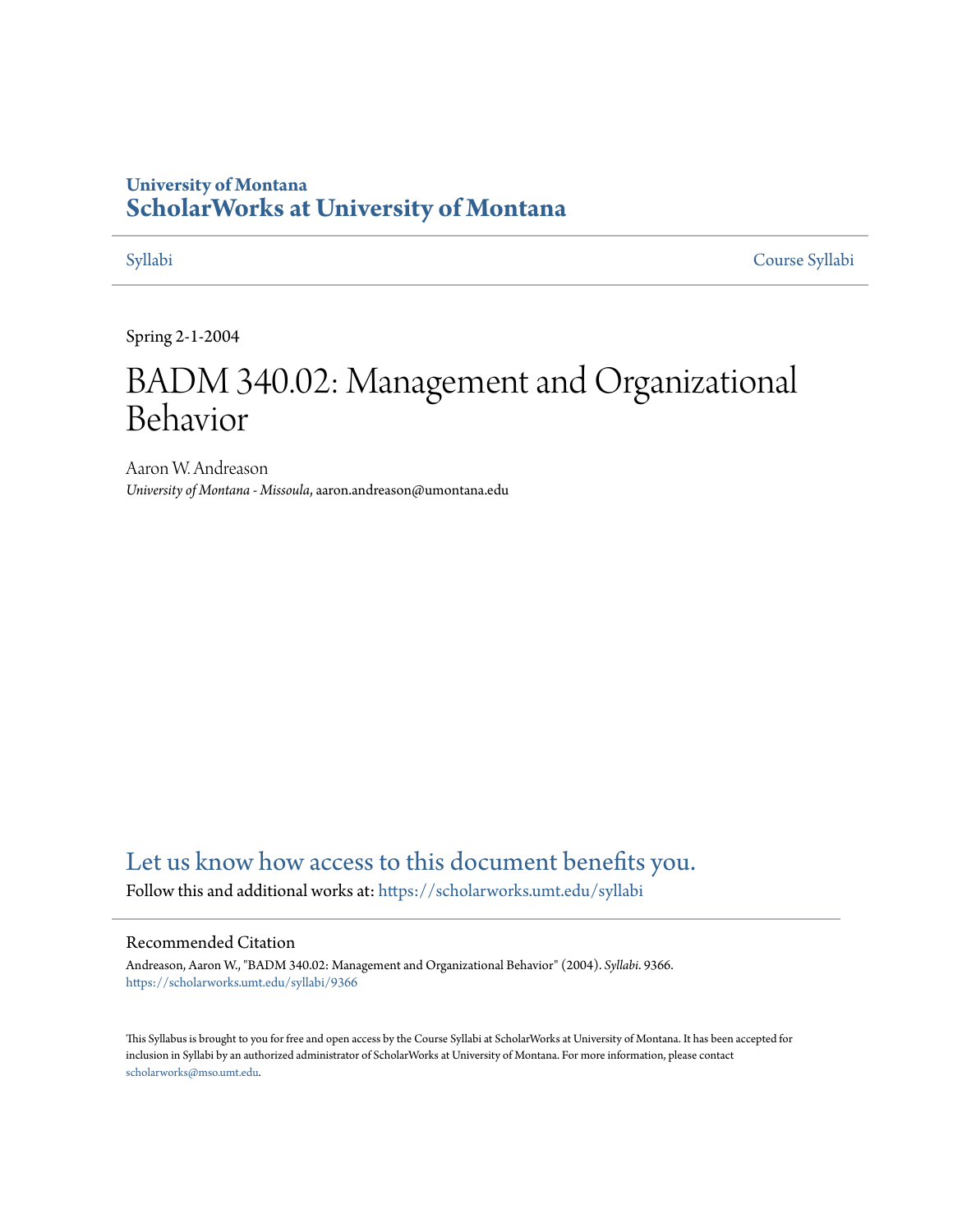|     |                        |                             | MANAGEMENT AND                                                                                             |
|-----|------------------------|-----------------------------|------------------------------------------------------------------------------------------------------------|
|     |                        | <b>SPRING SEMESTER 2004</b> | ORGANIZATIONAL BEHAVIOR<br><b>BAdm 340</b><br>Office: GBB 314                                              |
|     |                        |                             | Hours: MWF 1:00-2:00<br>Text: Vecchio, Dr. Andreason (An drā'son)                                          |
|     |                        | 5th Ed.                     |                                                                                                            |
|     |                        | FacPack (required)          |                                                                                                            |
|     | <b>DATE</b>            | <b>CHAPTER</b>              | MATERIAL TO BE COVERED IN CLASS                                                                            |
| Jan | 26<br>28<br>30         | 1                           | Introductory Lecture / Historical Development<br>Historical Development<br>Studying Organizations          |
| Feb | $\mathbf{2}$<br>4<br>6 | 7                           | Studying Organizations (Cont'd)<br>Exercise: Leadership for Survival<br>Lecture: Leadership                |
|     | 9<br>11<br>13          | 8                           | Leadership (Cont'd) / Decision Making<br>Decision Making (Cont'd) / Film: Effective Decisions<br>EXAM #1   |
|     | 16<br>18<br>20         | 4                           | *****WASHINGTON/LINCOLN HOLIDAY****<br>Motivation (Basic Concepts)<br>Motivation (Basic Concepts) (Cont'd) |
|     | 23<br>25<br>27         | 3                           | Organizational Motivation<br>Learning: Changing Employee Behavior<br>Learning (Cont'd)                     |
| Mar | $\mathbf{1}$           | 5                           | Enhancing Employee Motivation                                                                              |
|     | 3<br>5                 | $11*$                       | Exercise: Theory X vs Theory Y<br>Job Satisfaction *[Read only p. 265-272]                                 |
|     | 8<br>10<br>12          | 6                           | EXAM #2<br>Conformity<br>Conformity (Cont'd)                                                               |
|     | 15<br>17<br>19         |                             | Persuasion<br>Persuasion / Power and Politics<br>Video: Obedience                                          |
|     | 22<br>24               | 9                           | Group Dynamics<br>Group Dynamics (Cont'd)                                                                  |
|     | 26                     | 10                          | Conflict Management                                                                                        |
|     |                        | Mar 29-Apr 2                | *****SPRING BREAK*****                                                                                     |
| Apr | 5                      |                             | Conflict Management (Cont'd)                                                                               |
|     | 7<br>9                 | $11*$                       | Stress [ * Read only p. 248-265]<br>EXAM #3                                                                |
|     | 12                     | $\mathbf{2}$                | Social Perception [Impression Formation]                                                                   |